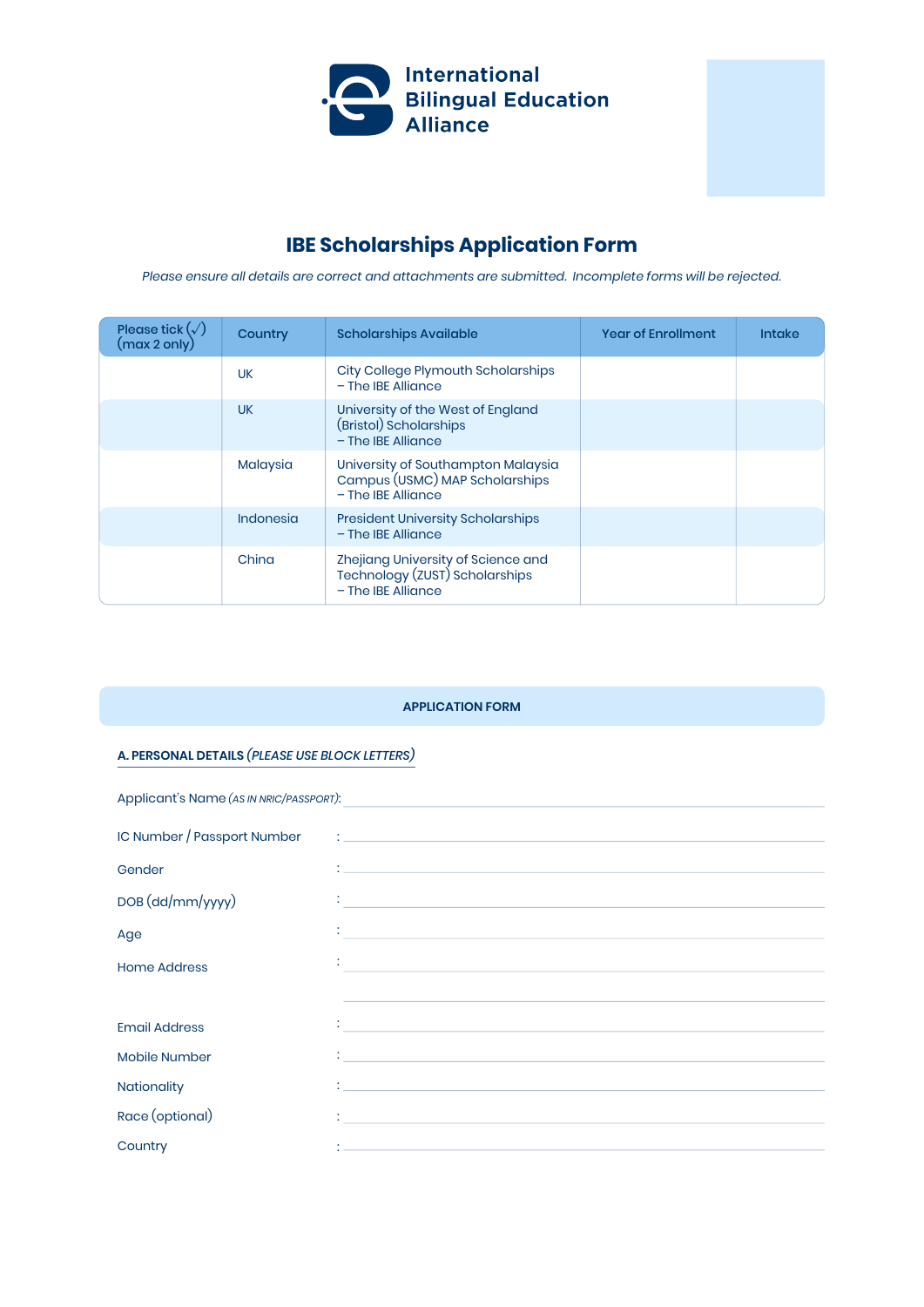

## **B. EDUCATION BACKGROUND**

Name of School:

Highest Academic Qualification and year of completion

| <b>Highest Academic Qualification</b>                                                                | <b>Tick the</b><br>relevant box(es) | Year of completion |
|------------------------------------------------------------------------------------------------------|-------------------------------------|--------------------|
| <b>International Qualifications</b>                                                                  |                                     |                    |
| <b>GCE O-Levels</b>                                                                                  |                                     |                    |
| <b>GCE A-Levels</b>                                                                                  |                                     |                    |
| International Bacclaureate (IB)                                                                      |                                     |                    |
| <b>IGCSE</b>                                                                                         |                                     |                    |
| <b>Other Major Qualification</b><br><b>Please State:</b>                                             |                                     |                    |
| <b>Malaysian Qualifications</b>                                                                      |                                     |                    |
| <b>SPM</b>                                                                                           |                                     |                    |
| <b>STPM</b>                                                                                          |                                     |                    |
| <b>UEC</b>                                                                                           |                                     |                    |
| <b>Other Major Qualification</b><br><b>Please State:</b>                                             |                                     |                    |
| <b>Indonesian Qualifications</b>                                                                     |                                     |                    |
| Asesmen Kompetensi Minimum dan Survei Karakter<br>(Minimum Competence Assessment & Character Survey) |                                     |                    |
| <b>Other Major Qualification</b><br><b>Please State:</b>                                             |                                     |                    |
| <b>Thailand Qualifications</b>                                                                       |                                     |                    |
| <b>O-NET</b> (National Exam)                                                                         |                                     |                    |
| <b>Other Major Qualification</b><br><b>Please State:</b>                                             |                                     |                    |
| <b>Taiwan Qualifications</b>                                                                         |                                     |                    |
| 大學入學學科能力測驗<br>(GSAT, General Scholastic Ability Test)                                                |                                     |                    |
| <b>Other Major Qualification</b><br><b>Please State:</b>                                             |                                     |                    |

Please submit Certified True Copies of all relevant qualifications (Actual / Mid-Term / Trial Examination / Forecast Results) Actual results must be submitted as soon as they are released.

| Have you been awarded any other scholarship? Yes |  | No. |  |  |
|--------------------------------------------------|--|-----|--|--|
|                                                  |  |     |  |  |

| If yes, name the scholarship |  |
|------------------------------|--|
| Amount awarded:              |  |

Duration of scholarship: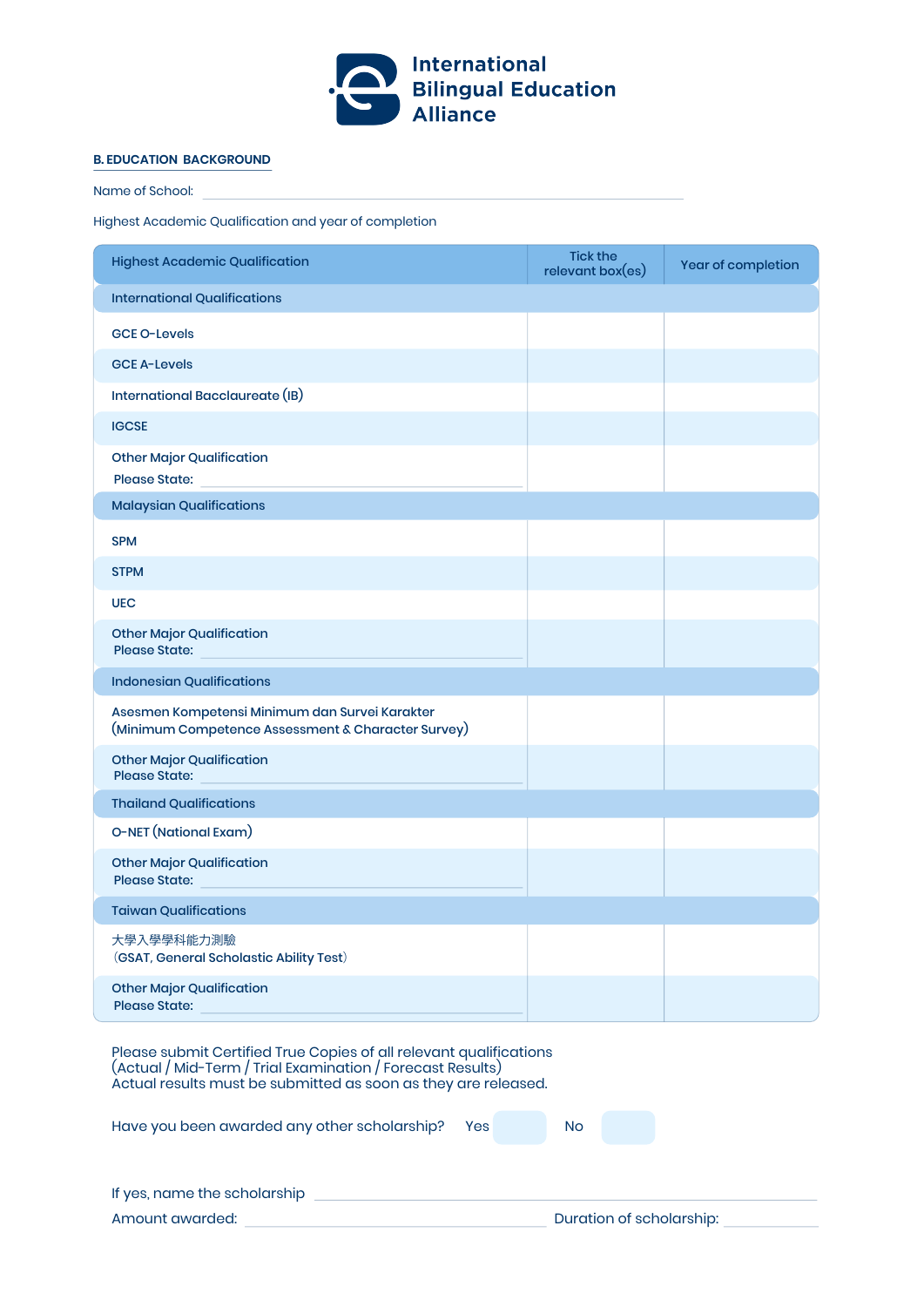

## **C. PERSONAL MOTIVATION / OBJECTIVES**

(for Scholarship Application only) Write a short essay on your career aspirations below.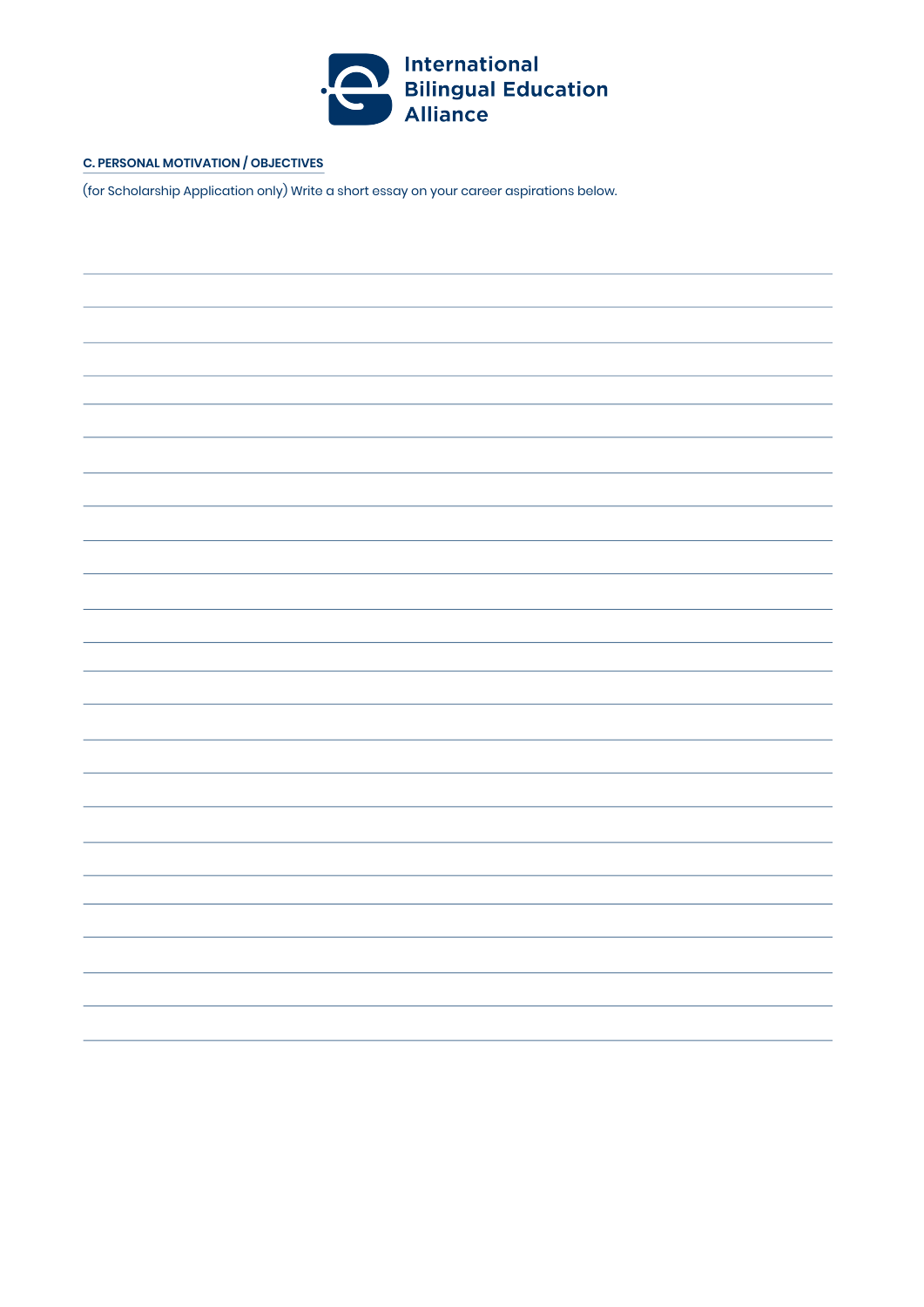

## **D. DECLARATION**

I, the undersigned, declare that the particulars given by me in this application form are correct. I have also read and understood the Terms and Conditions of the award as attached. I agree to abide by the Terms and Conditions of the scholarship. I understand that the award can be withdrawn if any information given in this form is found to be incorrect. I understand and agree that the personal information given herein will be used for verification and other related administrative purposes only.

| Applicant's Signature: | Date: |
|------------------------|-------|
| Received by Registry:  | Date: |

#### **General:**

The IBE Alliance has the right to withdraw or suspend the Scholarship if the Student has failed, neglected or omitted to adhere to the Student's responsibility and obligations as stated herein.

The IBE Alliance reserves the right to change the selection criteria and Scholarship Policy without prior notification.

The IBE Alliance reserves the right to withdraw the Scholarship if the information furnished by the Student is found to be false, misleading or untrue.

The IBE Alliance has the right to use the Student's examination details for marketing purposes, subject to the Student's rights under the Data Protection Act 2010.

## **TERMS AND CONDITIONS OF THE SCHOLARSHIP**

- 1. The scholarship application is open for all IBE Alliance school students to apply.
- Each applicant is eligible to receive one scholarship only. 2.
- 3. The applicant must meet the requirements of the scholarship. If the stated conditions are not met, the scholarship application will be rejected by the university.
- 4. The scholarship(s) is competitive and is awarded on a "first come, first served" basis.
- $5. \ \ \hbox{The IBE Alliance reserves the right to revise the terms and conditions of the scholarship(s) offered for the foreseedble.}$ duration without prior notice.